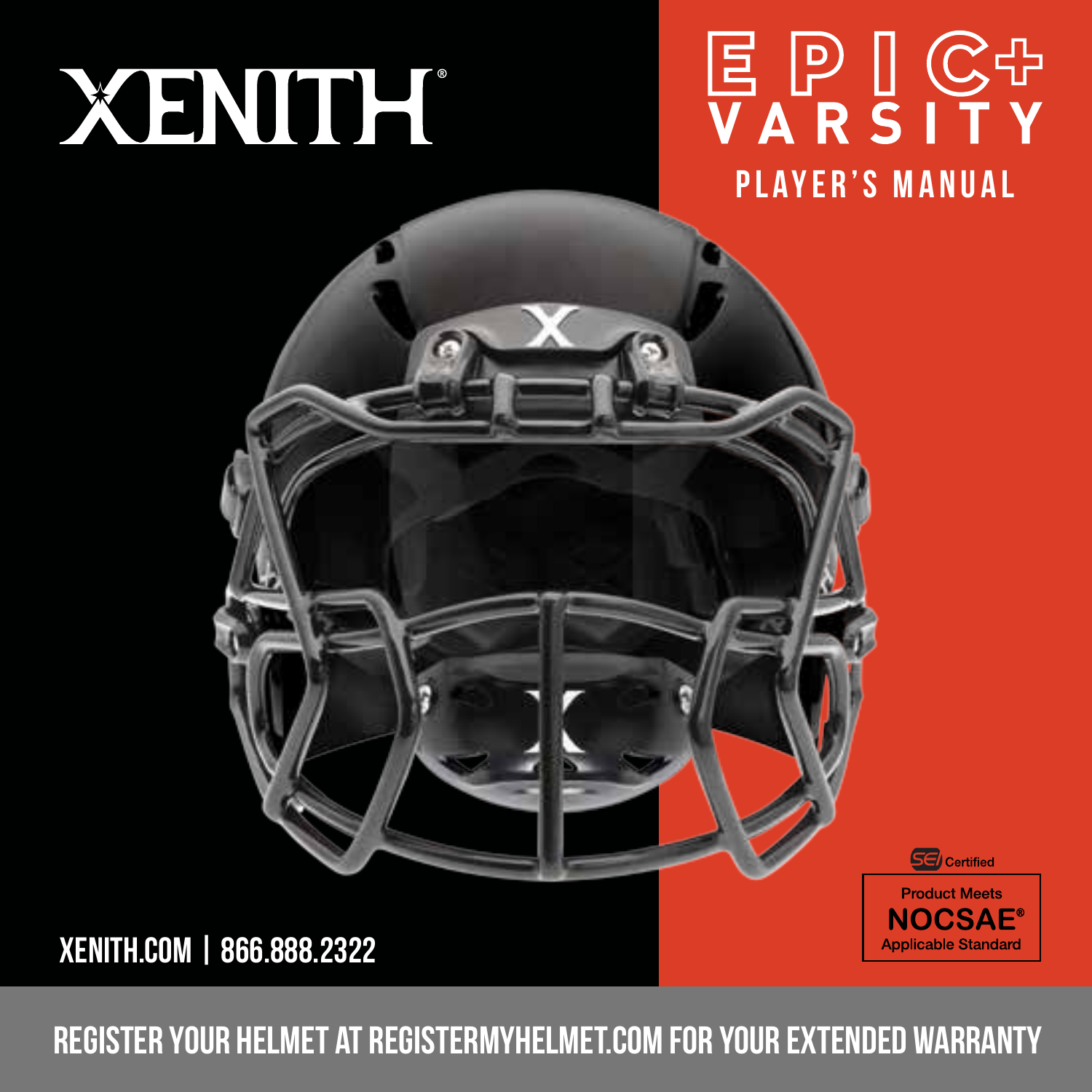# **冨 P I G 中**<br>V A R S I T Y

## **FITTING INSTRUCTIONS**

A proper fit is integral to a helmet's performance. Please read the following instructions to be sure your EPIC+ is fitted properly. Go to Xenith.com/fit to view our fitting instruction video for additional help.

| <b>EPIC+ VARSITY</b> | <b>CURRENTLY NOT AVAILABLE</b> |    |                               |    | <b>MEDIUM</b>  |    |    | LARGE |                 |    |                 | <b>EXTRA LARGE</b> |    |                 |
|----------------------|--------------------------------|----|-------------------------------|----|----------------|----|----|-------|-----------------|----|-----------------|--------------------|----|-----------------|
| <b>HAT SIZE</b>      | 6 <sub>36</sub>                | 6½ | 6 <sup>5</sup> / <sub>6</sub> | 6% | 6 <sup>7</sup> |    | 7% | 7%    | 7 <sub>36</sub> | 7½ | 7 <sub>5</sub>  | 734                | 7% | 8               |
| CM                   | 51                             | 52 | 53                            | 54 | 55             | 56 | 57 | 58    | 59              | 60 | 61              | 462                | 63 | 64              |
| <b>INCHES</b>        | 20 <sup>1</sup>                |    |                               | 21 |                | 22 |    |       | 23              |    | 24 <sub>1</sub> |                    |    | 25 <sub>l</sub> |

#### **EPIC+ VARSITY** SUGGESTED SIZING GUIDE



#### **STEP 1** MEASURE YOUR HEAD

Using a standard measuring tape, measure the circumference of your head an inch above your eyebrows. Then consult the size guide above and choose your correct EPIC+ helmet.

#### **STEP 2** PROPER SETUP

Unbuckle all four snap buckles and feed the chinstraps through the first slots of the snap buckles only. This will make it easier to adjust the chinstraps during fitting.

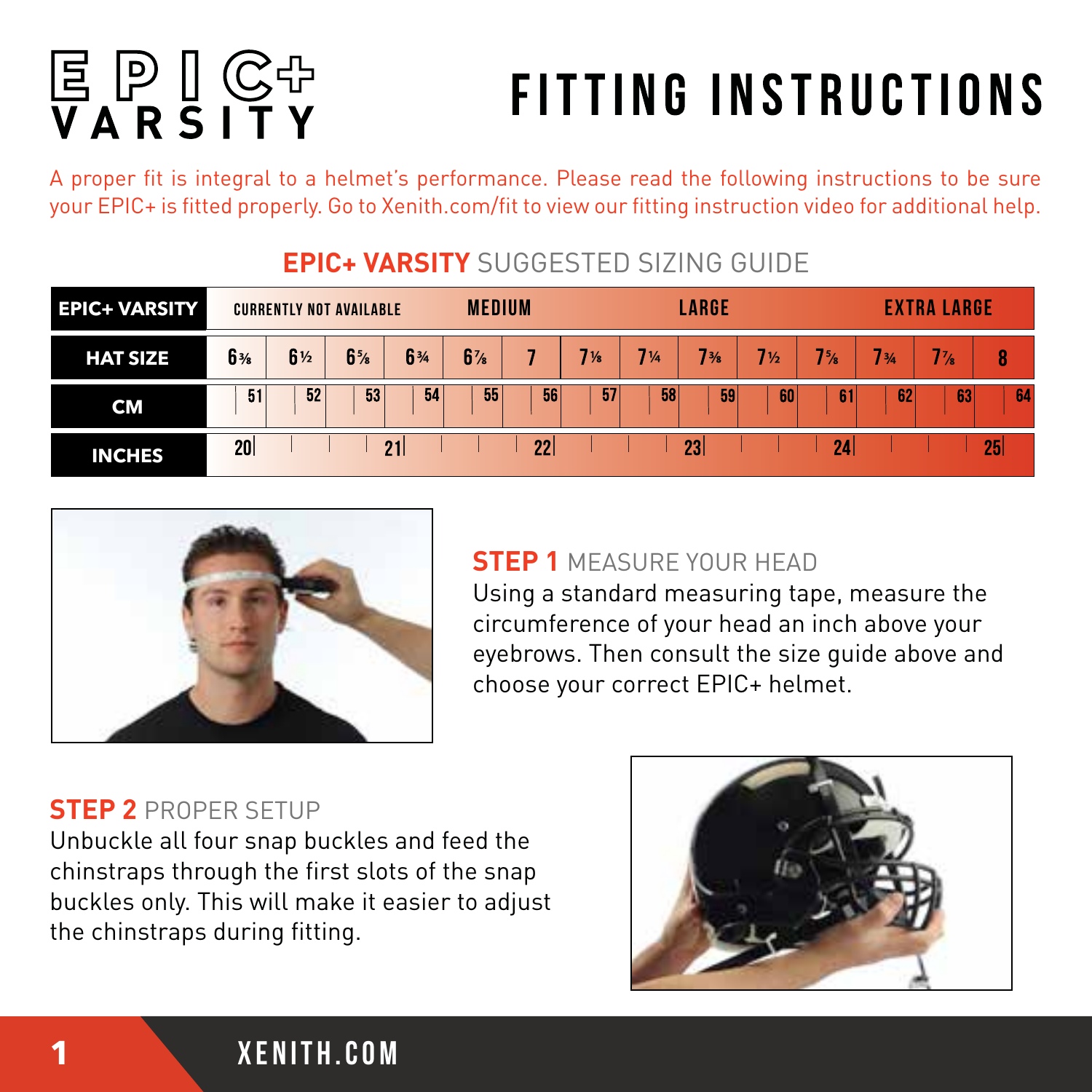

**STEP 3** SEAT THE HELMET ON YOUR HEAD Ensure the helmet is seated properly on your head. The front edge of the helmet should rest just above your brow and not be rotated excessively forward or backward. If you are between sizes, chose the larger size and insert thicker comfort pads.

#### **STEP 4** CINCH THE LOW STRAPS

Pull the low chinstraps outward, which will cause the chin cup to slide up to meet your chin and Shock Bonnet to snug down around your head. Be sure to pull evenly on both sides so that the chin cup stays centered. Do not over-tighten as this may cause discomfort.





**STEP 5** ADJUST LOW BUCKLES AND SECURE Bring the low chinstraps under the jawline of the shell (as shown) and up to snap. Then slide each buckle along the chinstrap and snap into place, leaving minimal slack in the chinstrap.

#### epic+ varsity fitting instructions **2**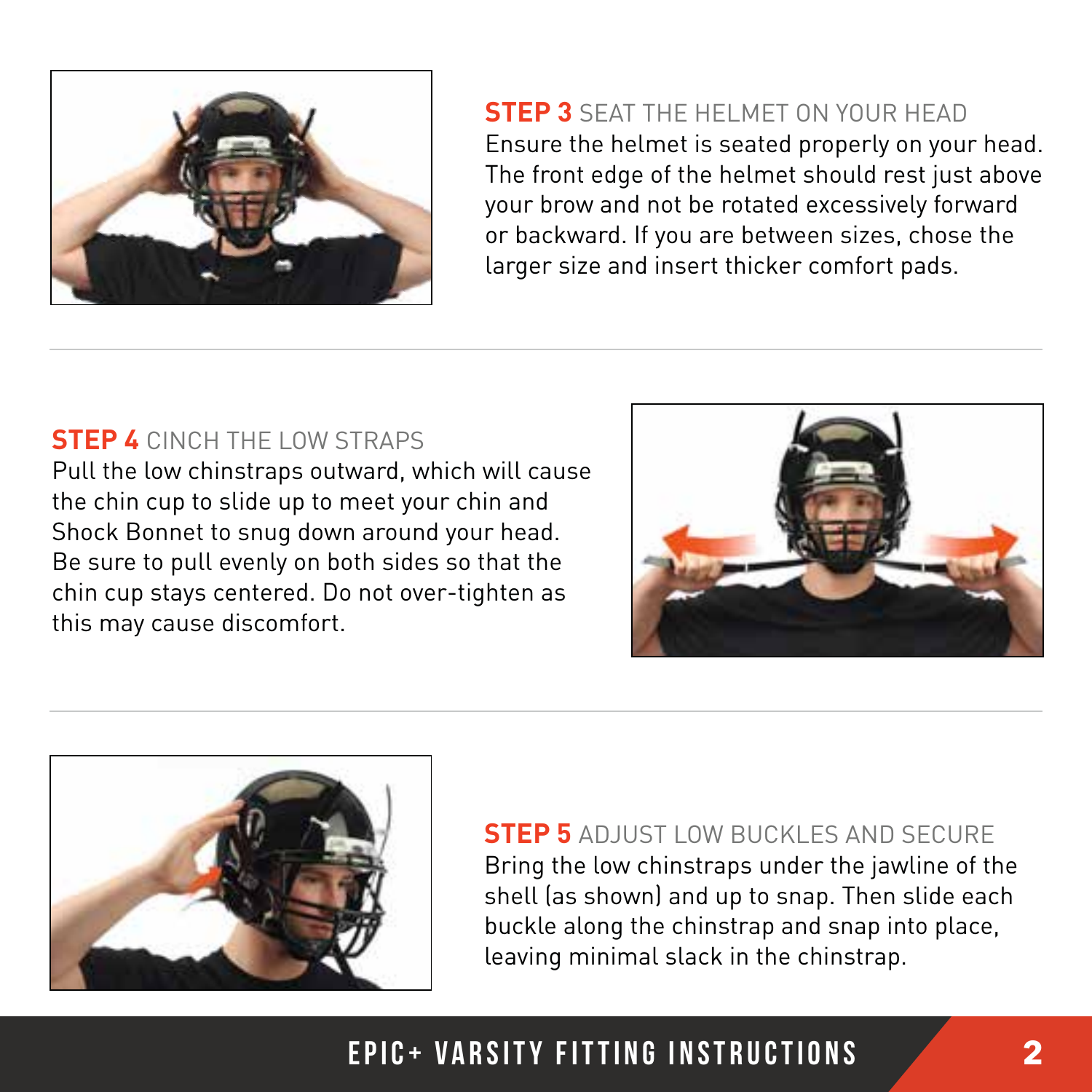# 

## **FITTING INSTRUCTIONS**



**STEP 6** ADJUST HIGH BUCKLES AND SECURE Pull the high chinstraps upwards so that the chin cup pivots under your chin. Slide the buckles down along each chinstrap and snap into place, leaving minimal slack in the chinstrap.

#### **STEP 7** CHECK FOR PROPER FIT

With all four buckles snapped into place, apply force to the facemask in multiple directions. If there is excessive movement, tighten the chinstraps further and readjust the buckles. If the chin cup slides off the chin, unbuckle the high straps and adjust.





#### **STEP 8** LOCK BUCKLES IN PLACE

Once you have tightened all four straps and the helmet feels secure, lock the buckles into place by feeding the end of the chinstrap through the second slot of each buckle.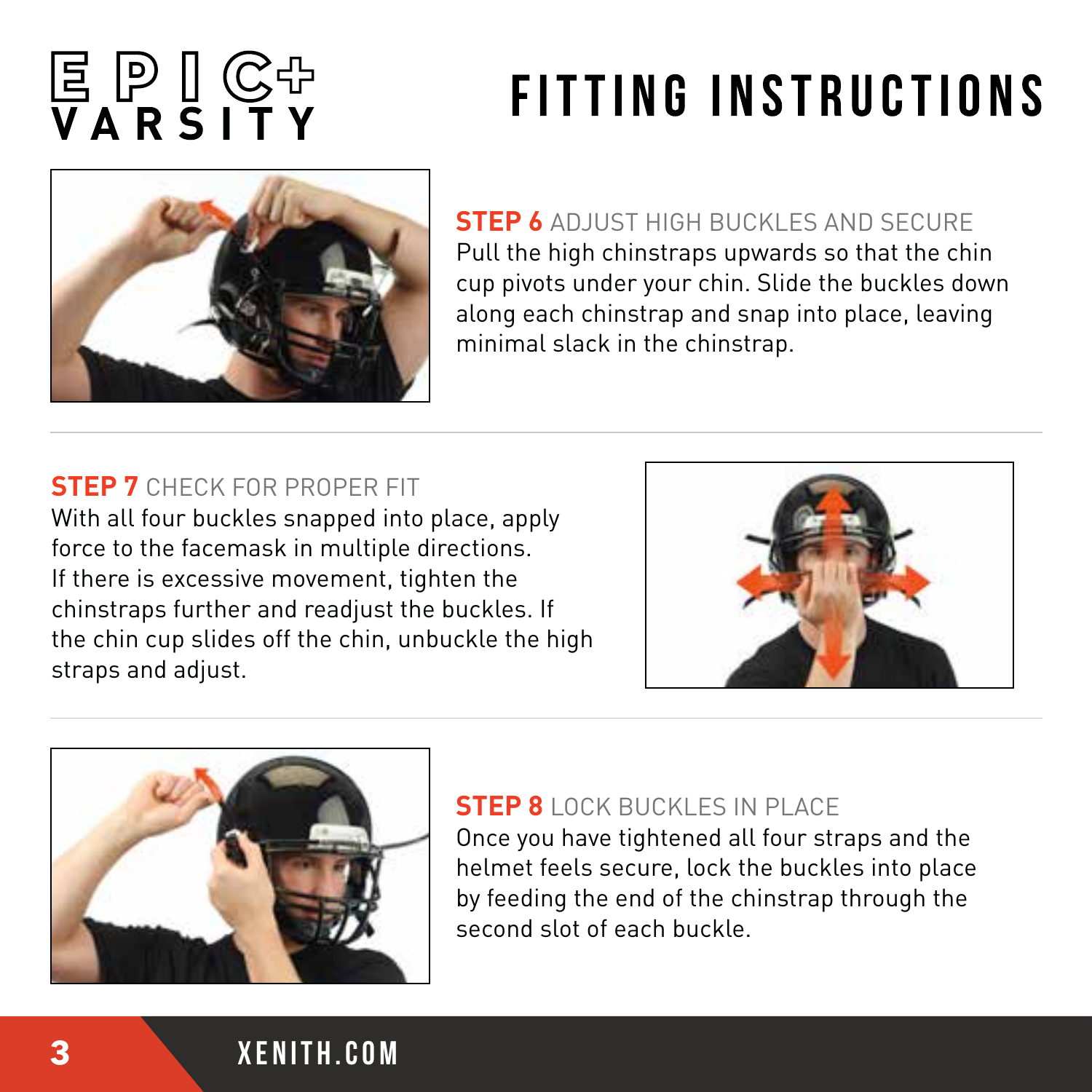## **CONGRATULATIONS**

The fitting process is complete. However, a properly fitted helmet is only the first part of safer play. Please visit Xenith.com to learn more about concussion risks, the risks of using your head to make contact and strategies for reducing these risks.





### SIZING ACCESSORIES

The 3DX Jaw Guard comes in three sizes, and snug comfort pads are available for a more customized fit. Simply visit Xenith.com to place your accessories order.

#### epic+ varsity fitting instructions **4**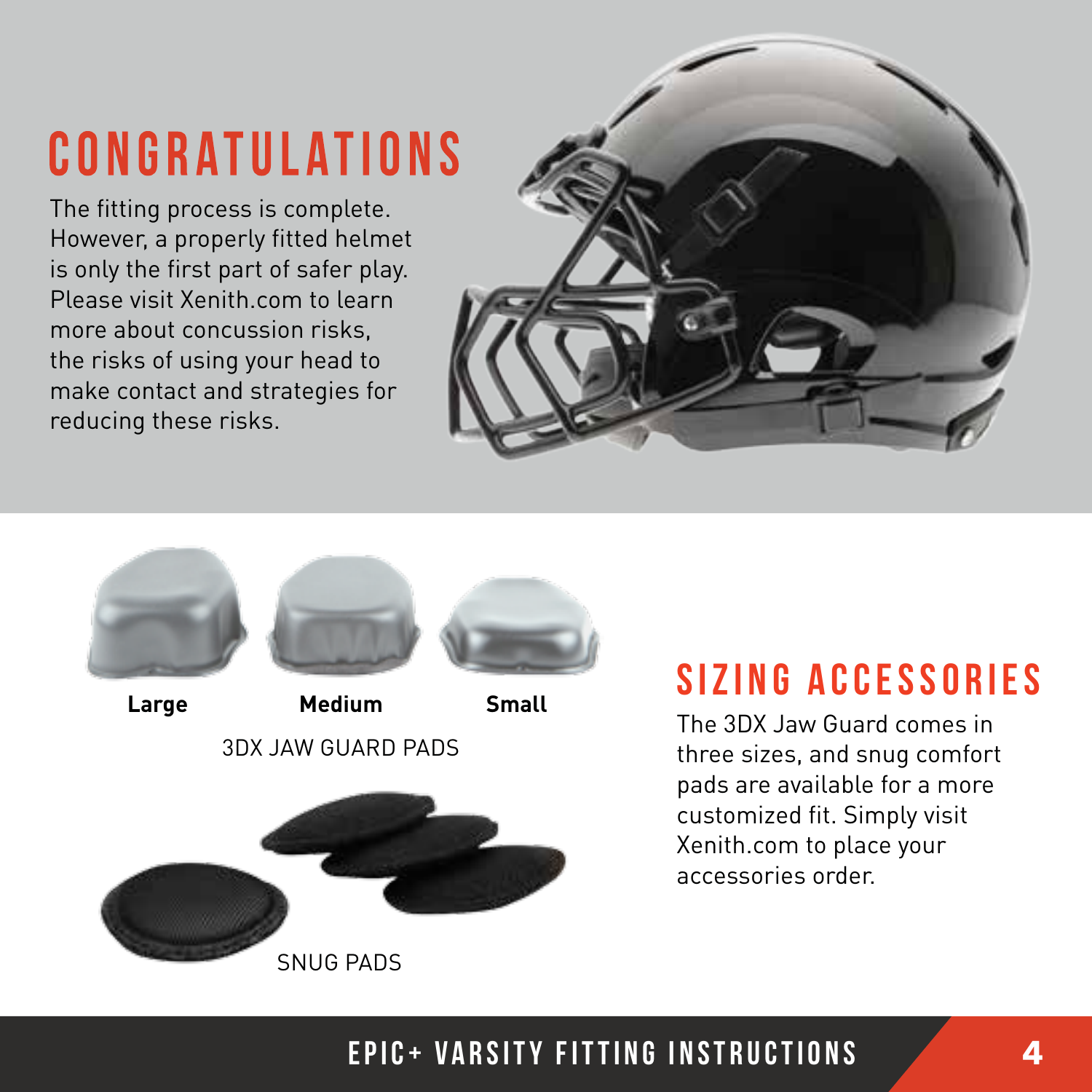

## **CONNECT WITH US**

Connect on social media for the latest Xenith news, contests, and giveaways. You can also visit Xenith.com for product information, instructional videos, testimonials, and more.









FACEBOOK.COM/XENITH @XENITHFOOTBALL XENITHCHANNEL @XENITH

### **CUSTOMER SERVICE & SUPPORT**

Xenith Customer Support Representatives are available to help answer your questions Monday through Friday during our normal business hours of 8am-5pm EST.

EMAIL: CS**@**XENITH.COM TOLL FREE: 866.888.2322

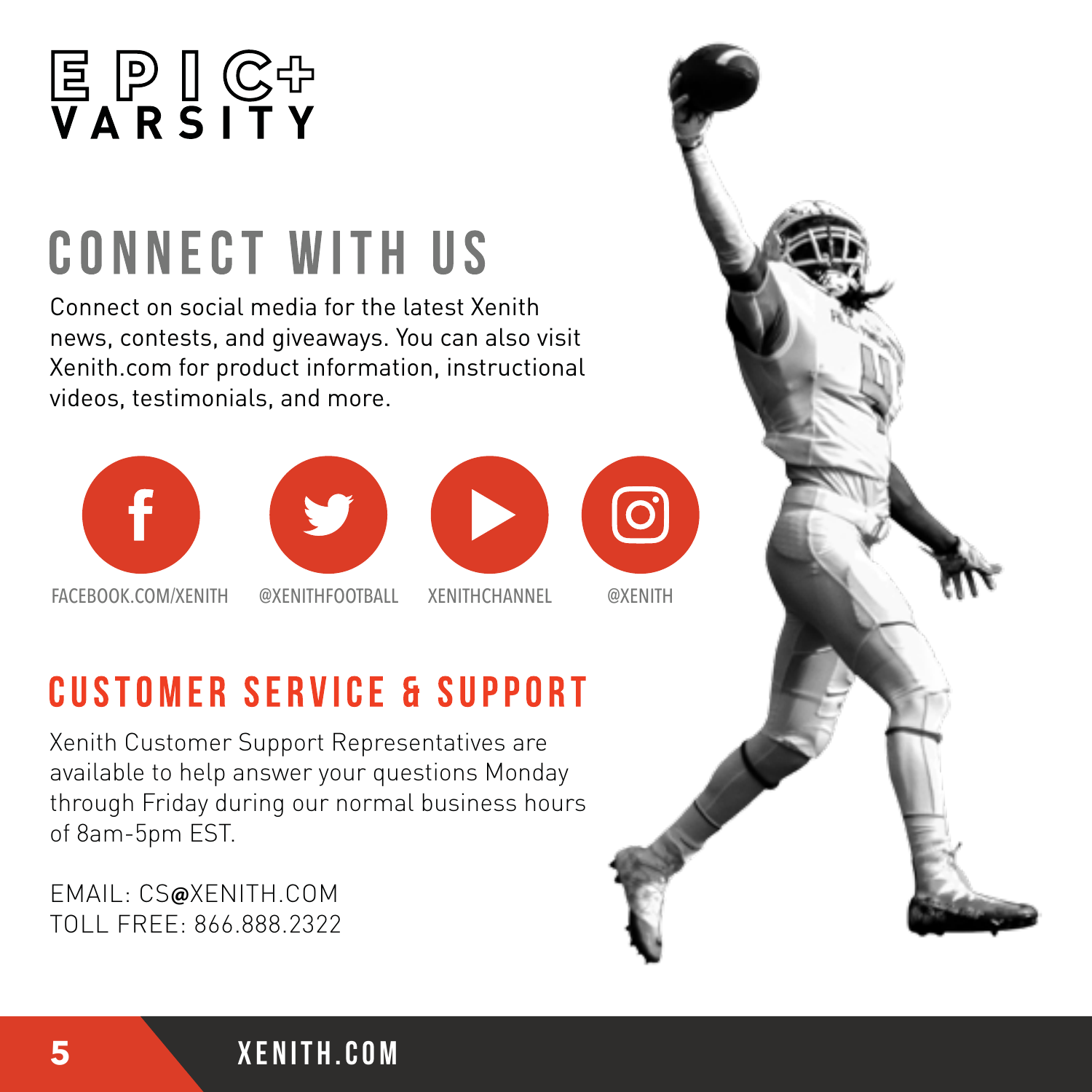### XENITH RECONDITIONING

In addition to our nationwide network of authorized Xenith reconditioners, Xenith offers you the ability to have your Xenith helmets serviced in our state-of-the-art reconditioning facility. At the Xenith reconditioning facility your helmet will go through the same assembly and quality control procedures as a brand new Xenith helmet.



Unlike our competitors' helmets, your Xenith helmet parts, both shell and inner components, will stay together and its maintenance history will be tracked by unique serial number system so you can have the highest level of confidence.

XENITH IS A PROUD MEMBER OF



#### epic+ varsity fitting instructions